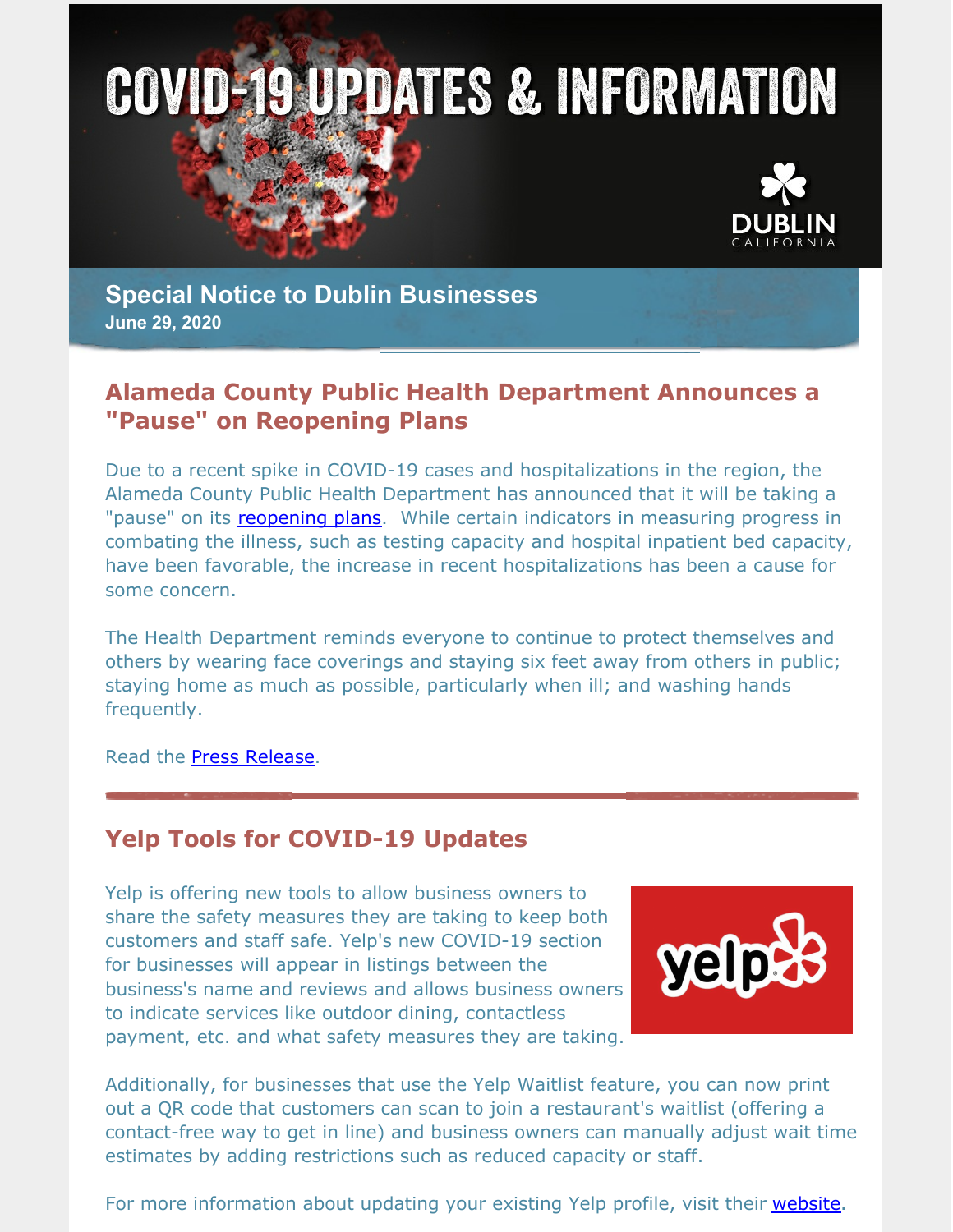# **Editing Your Business Information on Google to Provide COVID-19 Updates**

Business owners can update their Google My Business profile to provide the most accurate information to customers about operational changes, including:



- Adjusted hours of operation
- Temporary closures
- Delivery, takeout, drive-through and outdoor seating
- Online services such as classes, appointments, or estimates
- Delays on specific business services
- Extra services you are providing for the community

The updates will show on your Business Profile on Google Search and Maps. For more information about updating your Business Profile on Google, visit their Support [website](https://support.google.com/business/answer/9773423?hl=en&ref_topic=4596687).

Also, see:

- Tips for editing a [business](https://support.google.com/business/topic/4596687?hl=en&ref_topic=6377335) listing
- Tips for food service [businesses](https://support.google.com/business/answer/9805441?hl=en&ref_topic=4596687)
- Tips for retail [businesses](https://support.google.com/business/answer/9813437?hl=en&ref_topic=4596687)

If your business does not currently have an online presence, Goggle also has free tools and resources to help small businesses get online, show that your business is open, connect with customers, and build digital skills. For International Small Business Week, Google offered a series of training's that are now available on demand:

- Adjust your business to changing customer trends
- Reach more customers and get online for free
- Advertise effectively and promote your business
- Work remotely and stay connected to employees
- Maintain well-being for yourself and your staff
- International Small Business Dav

You can watch the videos and access Google tools, and special offers from Google partners on their [website](https://smallbusiness.withgoogle.com/smallbizweek).

# **Appealing an Economic Injury Disaster Loan Denial**

The Small Business Administration (SBA) has an appeal process if your application for an Economic Injury Disaster Loan (EIDL) was denied. If you wish to appeal



**U.S. Small Business** Administration

the decision, you have six months to provide a written reconsideration request with new/supplemental information, however, funding for the program is limited so you are encouraged to submit your appeal as soon as possible. Be sure to complete and submit everything required and include new/supplemental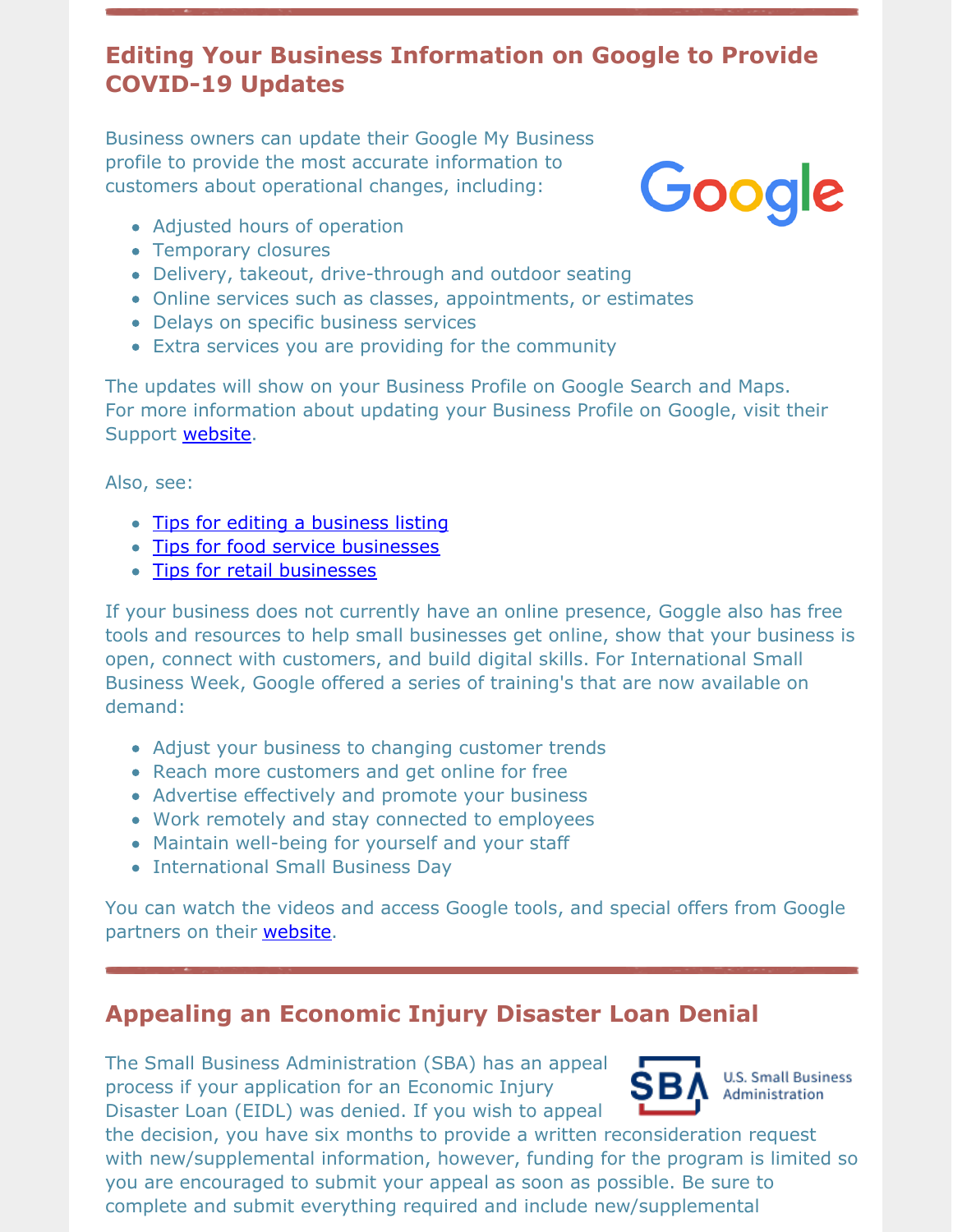information in your appeal that addresses the specific reason for the denial.

An advisor from the Small Business Development Center (SBDC) can provide you with no-cost expert advising regarding appealing an EIDL denial and advice on how to improve your credit score.

To ask the SBDC a question, send an email to [loans@asksbdc.com](mailto:loans@asksbdc.com) To sign up for no-cost advising from SBDC, visit [financing-simplified.com/start](http://financing-simplified.com/start)

Additionally, please contact Economic Development Division team if you received an offer of an EIDL but did not receive an EIDL Advance (between \$1,000 to \$10,000). We can provide you with resources to follow-up regarding the EIDL Advance. The Advance does not need to be repaid, and you do not need to be approved for a loan to receive the advance. Send an email to [economic.development@dublin.ca.gov](mailto:economic.development@dublin.ca.gov)

#### **We Are Here for You**

The City of Dublin appreciates our business community and remains committed to being your source for reliable and accessible information and resources.

In addition to the COVID-19 Business Impacts [webpage](https://www.dublin.ca.gov/2177/COVID-19-Business-Impacts), we have compiled a COVID-19 Business [Resource](https://www.dublin.ca.gov/DocumentCenter/View/22168) Guide (PDF updated 5/15/2020). Be sure to also visit the City's [COVID-19](https://www.dublin.ca.gov/coronavirus) webpage with up-to-date information and resources about the pandemic.

The Economic Development Division team is available via **[email](mailto:economic.development@dublin.ca.gov)** or by calling 925-833-6650. Language assistance is available over the phone by request.

#### **Note: The City will be observing the Independence Day holiday on Friday, July 3, 2020.**

**The Dublin Business News Update is a bi-monthly publication highlighting the latest news and events affecting the business community. For more information or assistance, please contact Economic Development via email, [economic.development@dublin.ca.gov](mailto:economic.development@dublin.ca.gov), or phone: (925) 833-6650.**

**General Information** (925) 833-6650

**City Manager** (925) 833-6650

**Community Development** (925) 833-6620

**Economic Development** (925) 833-6650

**Environmental Services** (925) 833-6630

**Administrative Services** (925) 833-6640

**Fire Prevention** (925) 833-6606

**Human Resources** (925) 833-6605

**Parks and Community Services** (925) 556-4500

Police (non-emergency) (925) 833-6670

**Public Works** (925) 833-6630

#### **City of Dublin**

100 Civic Plaza, Dublin, CA 94568 | (925) 833-6650 | [www.dublin.ca.gov](http://www.dublin.ca.gov)